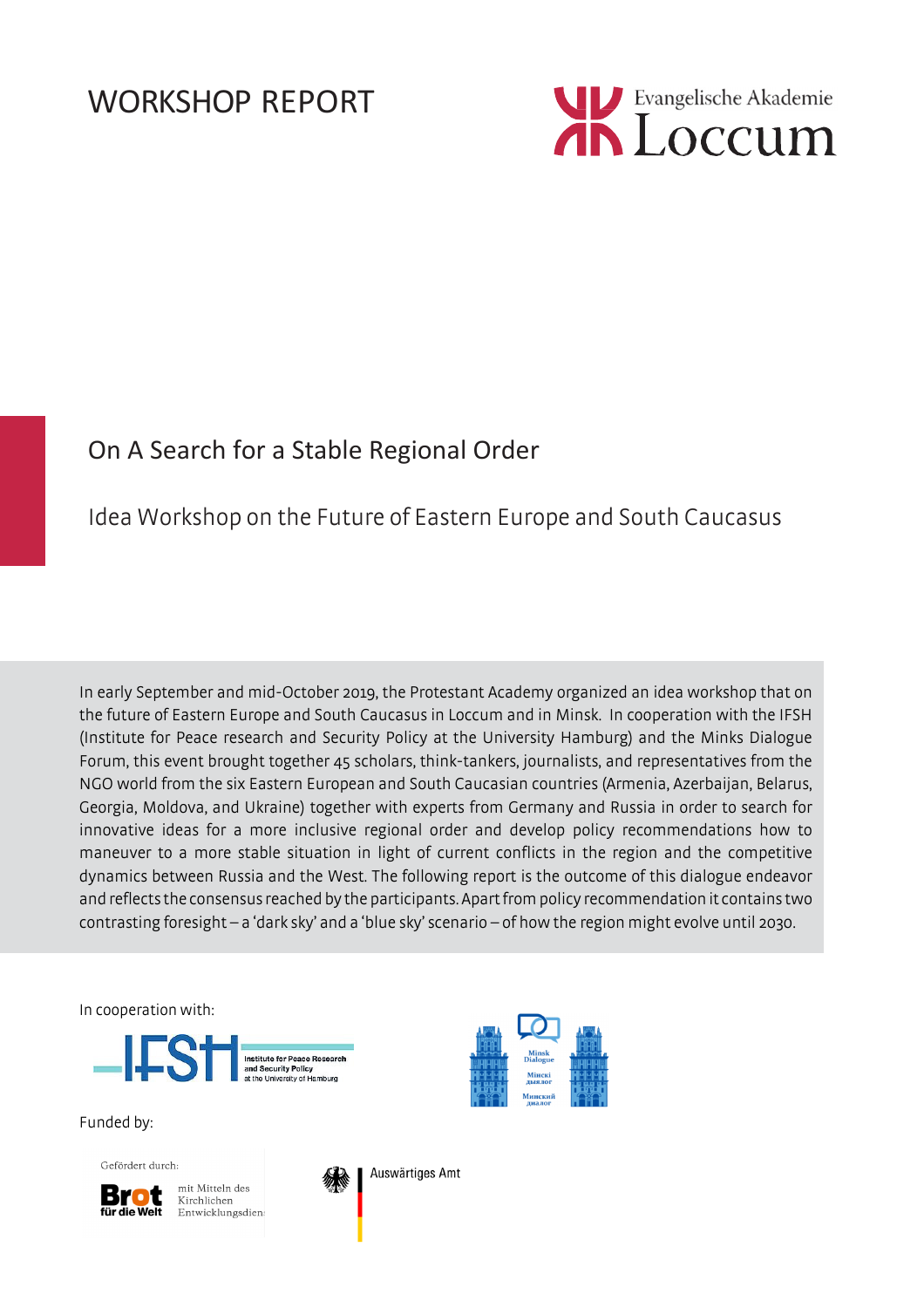#### **PREAMBLE**

Europe's security architecture is in crisis. The current confrontation between Russia and the West, which has become tangible in particular in the Ukraine conflict, has been materializing since 2014 in numerous policy fields. Furthermore, the ongoing tensions in Georgia, Moldova, and between Armenia and Azerbaijan show that Eastern Europe and South Caucasus are two regions especially exposed to strategic uncertainties. This increasingly unstable situation can be attributed to a high degree to the competitive dynamics between the rivaling geopolitical poles. Due to their influence, the countries of the regions are often referred to as 'in-between states'.

In this perspective, the countries' and societies' leeway for political decisions usually remains neglected. However, the regions' future development seems to be crucially dependent on whether the states or the region and their civil societies succeed in a close co-operation rather than pursuing their own particular interests.

Considering each country's special characteristics in regard to its history, challenges and opportunities, it is self-evident that any attempt to treat the regions as a homogenous entity must fail. But despite of all their multiple dissimilarities, the six Eastern European and South Caucasian countries face similar challenges and are situated in a region that is to varying degrees unstable, unreformed and shaken by conflicts. According to the majority of, the participants of the idea workshop, an increased political integration of these states can be a crucial cornerstone to deal with those issues. As suggested by them, the two regions will be referred to as 'New Eastern Europe' in the further course of the report.

#### **POLICY RECOMMENDATIONS**

Based on the 'dark sky' and 'blue sky scenarios' (see second part of the report), the participants of the Loccum idea workshop identified a series of policy recommendations on how to maneuver to a stable regional order in 'New Eastern Europe'. These recommendations are addressed to the perceived key players of the region: the so-called 'in between countries', Russia and the European Union.

Due to this complexity of the subject, the following recommendations are in no way a comprehensive plan of action. Rather, they deliver ideas and starting points for political maneuvering.

#### **The "In-Between Countries"**

**Modernize their economies and implement anti-corruption policy** 

The discussants unanimously consider corruption as a tremendous obstacle for economic growth. Transparency of the public procurements and of the entire budgetary cycle would encourage citizens to keep state institutions accountable. This will reduce corruption; increase doing business conditions and will lead to a more efficient public spending.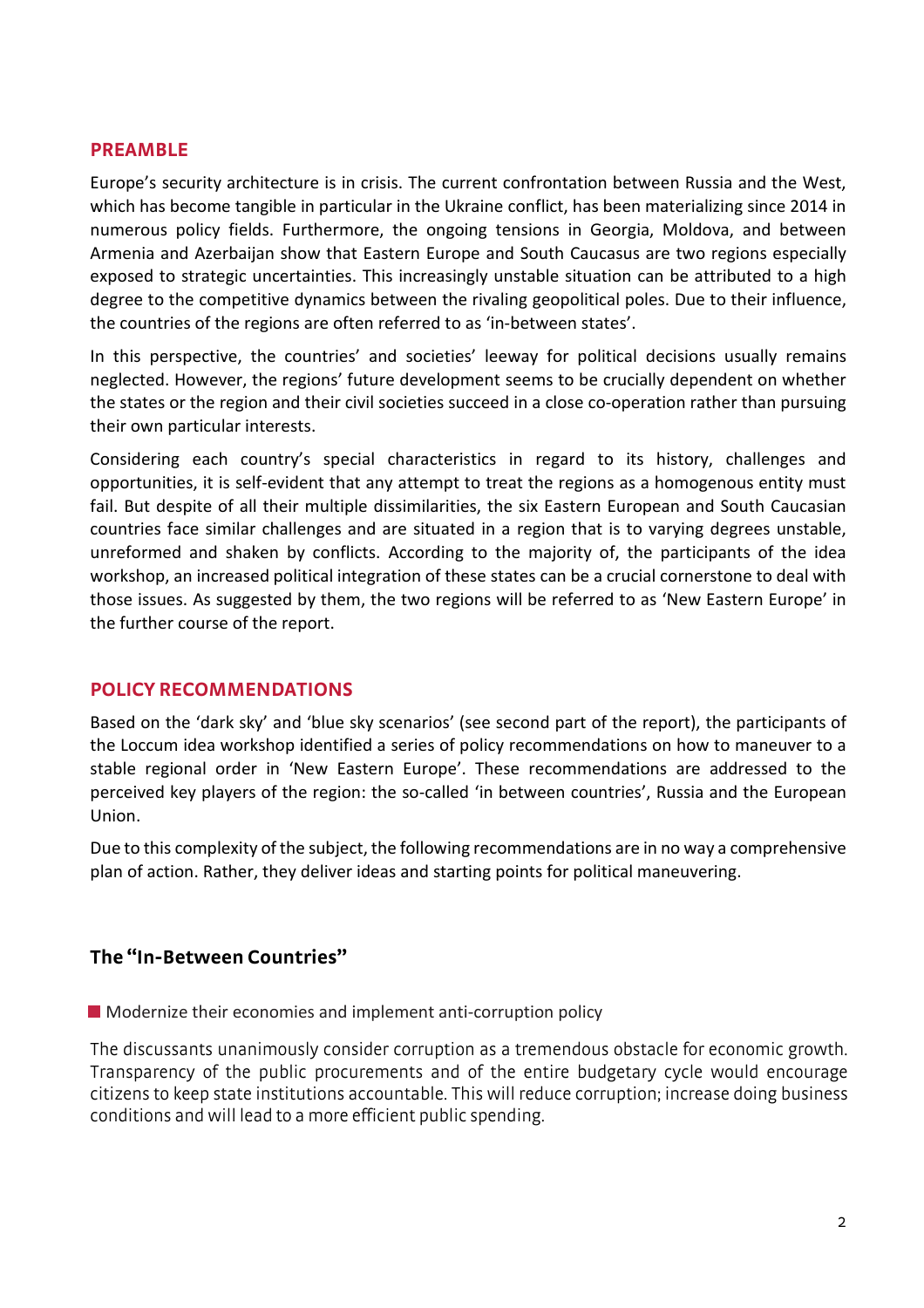#### Diversify energy supply sources

The region in general is highly dependent on foreign energy supply. Thus, shifting to green energies could be a joint task for the 'New Eastern European' countries. Furthermore, the countries should diversify their trade relations, by exploring new export markets and find alternative sources for energy supply. Thereby, they should urgently focus on decarbonizing their economies.

### **Enhance Regional Cooperation**

The experts recommend a more active participation of 'New Eastern European' states and societies in cross-county interregional co-operation organizations (e.g. Assembly of European Regions, Conference of Coastal regions of Europe, Association of border regions of Europe, etc.). The objective of interregional co-operation is an intensification of economic, cultural, educational and academic ties. The interregional level is more likely to be free from political and ideological clashes. Within this framework, the strategic goal is the establishment of macro-regional strategies in which all 'New Eastern European' countries will be involved.

The experts identified several *fields for a closer regional co-operation*: Common infrastructure projects are needed to drive regional integration. This will also have a positive effect on tourism, which is a third field of co-operation. Moreover, the implementation of a cross-regional network for civil society actors can help overcome hostility between different countries and societies.

Another factor to reinforce regional co-operation is to establish a *common zone of free movement*. This endeavor requires a roadmap including awareness raising, trainings, and a common info system. It also needs to be discussed if Russia should be involved. While part of the participants considers this as an opportunity for de-escalation, others preferer to exclusively include the six 'New Eastern European' countries.

To gain the societies' support for regional integration, the experts suggest establishing a 'New Eastern European' *cultural festival.* Through concerts, films, and art, the societies can be brought closer to each other's culture. In this context, there could be a contest for a European Award for Cultural Rapprochement. As an organizing institution, a cross-regional cultural council could be implemented.

■ Tangible and realistic neutrality as an anchor for regional stability

One of the major challenges between EU and Russia regarding New Eastern Europe is a difference in their foreign policy priorities. From Russia's perspective some of these countries intentions to get closer to EU is perceived as a threat to its national interests; whereas for the EU it is a way to promote democratic values, peace and stability in the region. In the created ontological setting the part of expert community advocates the idea of non-alignment/neutrality of the New Eastern European states as a solution to bypass the tensions between EU and Russia. While at the first glance Neutrality might be viewed as an attractive solution to the security challenges of New Eastern Europe, still there are *many concerns regarding the viability of its implementation*.

The fear of not respecting neutrality by Russia is the major issue that makes the adoption of nonalignment and other similar initiatives less realistic. In this context, the example of Moldova is often referred to. According to the Constitution, *Moldova* is a neutral country. But this neutrality is broken by Russia which keeps its 14<sup>th</sup> Army on Moldovan territory (Transnistrian region) though there is an OSCE Summit Convention signed in 1999 to withdraw its troops.

Therefore, if there is any discussion regarding the Neutral/non-aligned status of Eastern Partnership states, it will be of vital importance that these states get *tangible guarantees* that all parties involved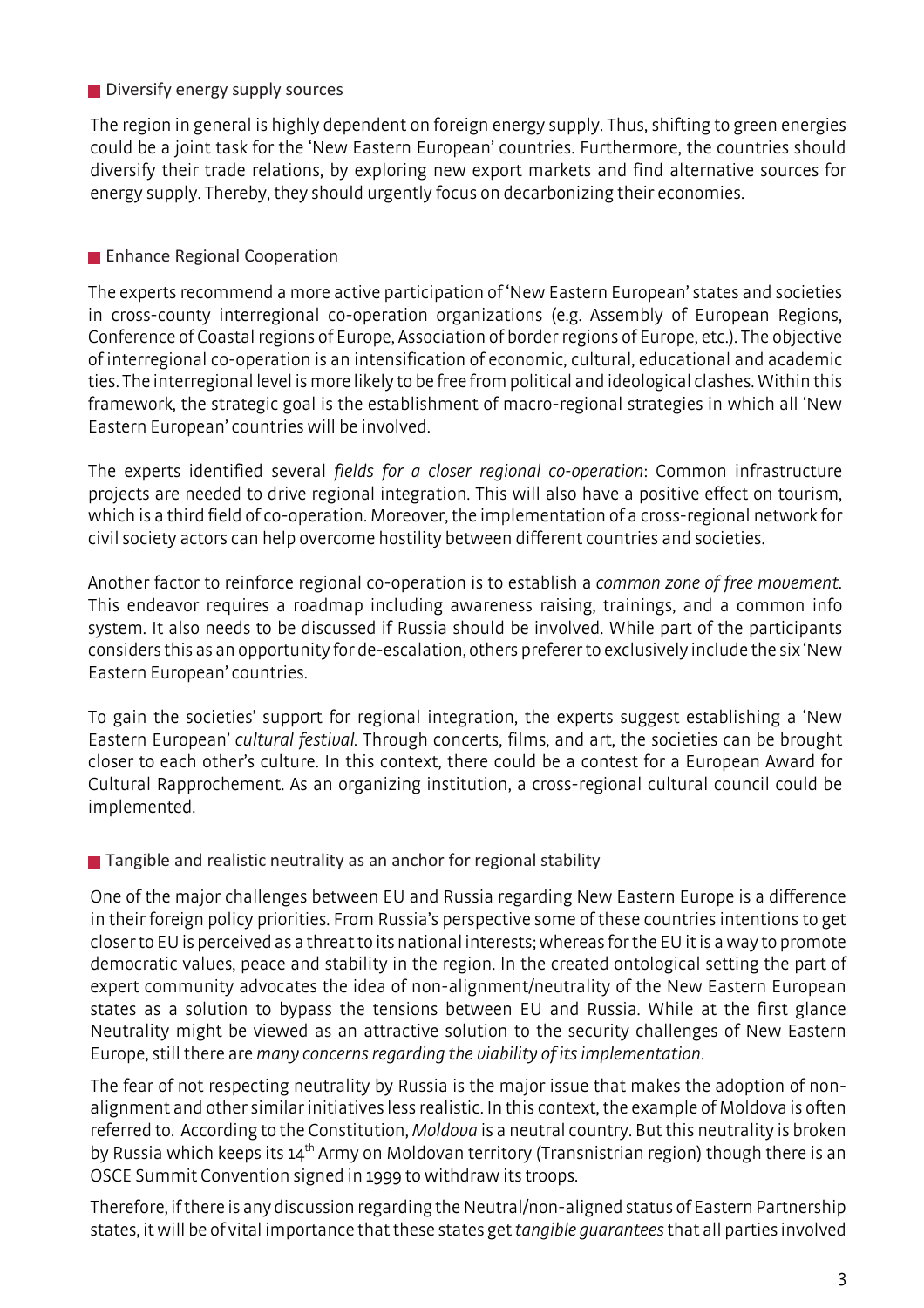will respect the agreement and taken obligations. At the same time, any decision regarding the status of these countries, *should not be decided within formats like "Yalta 2"* meaning New Eastern European states inclusion on equal basis.

The concept of neutrality also should not be understood as indifference of New Eastern European states to each other and towards geopolitical tensions between EU and Russia. Instead countries should provide their own or support existing initiatives, which aimed at deescalating and mediating ongoing tensions (as an example Belarus' initiative of "Integration of Integrations" between EU and EEU and so-called concept of "Helsinki-2" process developed for providing more regional security and decreasing risks of military turbulences between centers of power.

#### **Progress in the democratization process**

In particular, countries should strengthen their civil society and encourage civic engagement in public life, since these are the backbone of a well-functioning democracy. Actors from this sector can play a *decisive role in educating* broader parts of the societies on basic democratic rules. Independent media and transparent political parties financing will contribute to freer and fair elections and thus ensure that countries are governed according to people's will. Fighting fake news and propaganda should be kept high on public agenda as well as the reforms for independent justice sector.

Besides, *ex-combatants need to be reintegrated* into the societies. It is essential to offer them requalification options.

#### **Russia**

For many experts of the Loccum Idea Conference, Russian foreign policy is perceived as highly aggressive. In order to de-escalate the relation between the Russian Federation and 'New Eastern Europe' the experts suggest to:

Create opportunities for people-to-people diplomacy

While the relations between the Russian government and some of the of 'New Eastern Europe' states are tense, it is important to still offer opportunities for the respective citizens to get in touch with each other. This could create entry points for a political rapprochement. People-to-people diplomacy, which could be of relevance for the relations between the 'New Eastern European countries' as well, can take the following forms: *Social media/bloggers* can deconstruct official state propaganda focusing and promoting positive stories and images of successes and achievements rather than speculating on the enemy image of the opponents. There is a need for human face stories, meaning individual stories of success facilitating a human dimension of cross-cultural cooperation.

Further, the systemic involvement of actors dealing with *private diplomacy mediation* (NGOs dealing with humanitarian issues, conflict prevention/resolution and shuttle diplomacy approach) has to be additionally supported by the creation of new local experts of change. Therefore, incentives for professionals have to be created to train a pool of local experts.

Especially the *young generations* in the respective countries need to be provided with new visions to win them as agents of change. This can be done by promoting a no-border approach through cultural cross-border encounters and visa facilitation for young people. Additionally, countries need to invest in multilingual competences of their youth. Projects of that kind are peculiarly suitable to promote the spirit of co-operate on mutually beneficial terms between the countries.

Another important area of people-to-people diplomacy identified by the experts are the *academic*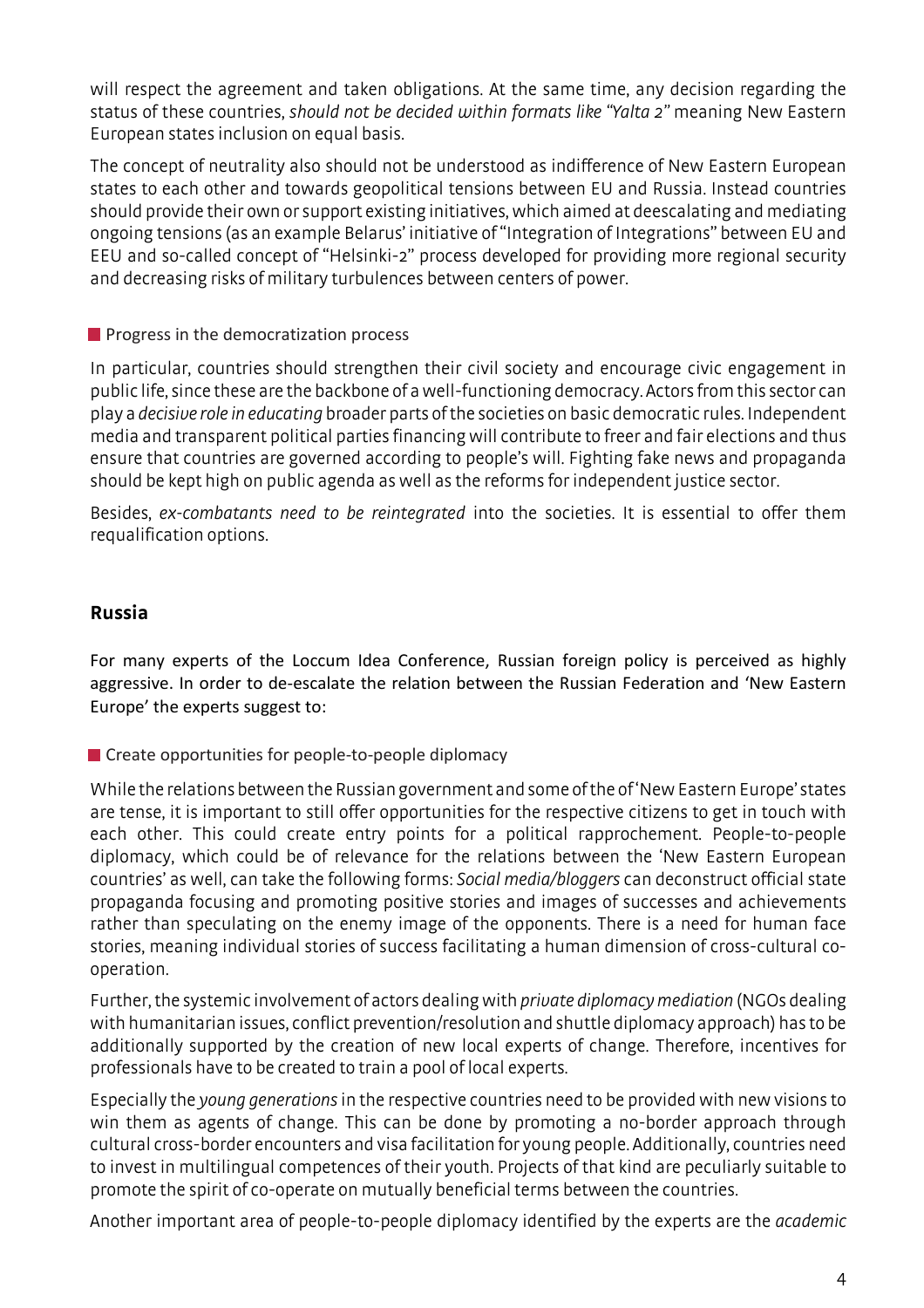*and epistemic communities*. The countries should support those agents of change by financing transnational university networks. A multilingual curriculum in schools and universities can create the foundation for those programs. Therefore, the percentage of international students and professors needs to be increased.

 $\blacksquare$  Initiate a dialogue with the EU

A common European security architecture can only be built on a consensus between Russia and the EU, while simultaneously paying close attention to the needs of the 'New Eastern European' states and involving their representatives. Therefore, Russia must return to compliance of international law. Moreover, a crucial step to rapprochement will be a ceasefire in Donbass. The participants of the Loccum conference thereby pleated that countries need to act beyond a "zero-sum" logic.

*Dialogue/negotiations* with between the EU and Russia could start *on an informal basis* without waiting for the situation in Ukraine to be resolved. As argued by part of the participants, the conflicts in the region are strongly connected to the broader question of finding a common European security architecture. Hence, an informal exchange on that question is needed to prepare a solution for them. However, others are skeptical about Russia's credibility in those talks.

Some participants provided the idea that dialogue between Russia and the West should also focus on the *implementation of security guarantees* for the 'New Eastern European' countries. While for some it is crucial to offer guarantees for Russia alike, others see no need for that.

Another subject that could be considered as a topic for informal discussion is the *clarification of legitimate influence.* Currently the opposing geopolitical actors accuse each other of illegitimately interfering in political processes of the 'New Eastern European' countries. However, they lack a common understanding of what kind of influence is actually legitimate and necessary, and what kind is not. This has to be discussed in co-operation with the regional countries.

# **European Union**

The majority of experts consider the EU engagement within the Eastern Partnership initiative as a positive influence for the regional development. However, it was criticized that the EU is lacking a clear and tailor-made strategy for the individual countries. To improve EU's engagement, the experts suggest to:

#### $\blacksquare$  Be transparent regarding the prospect of EU membership

The societies' hopes of joining the EU are very high. If the EU behaves hesitantly, they could be bitterly disappointed. Regarding the internal difficulties within the union, some participants suggested to form an intermediate status between a full membership and an association agreement.

 $\blacksquare$  Improve the financial support in terms of leverage and visibility

The financial support by the EU is regarded as crucial. In particular, investments in infrastructure are urgently needed. However, the EU countries should use its financing much more as a leverage for implementing the association agreements. Moreover, it is essential that the EU improves their visibility. Many citizens in 'New Eastern Europe' are little aware of the EU's support. A better communication strategy needs to be elaborated, reaching all layers of the societies.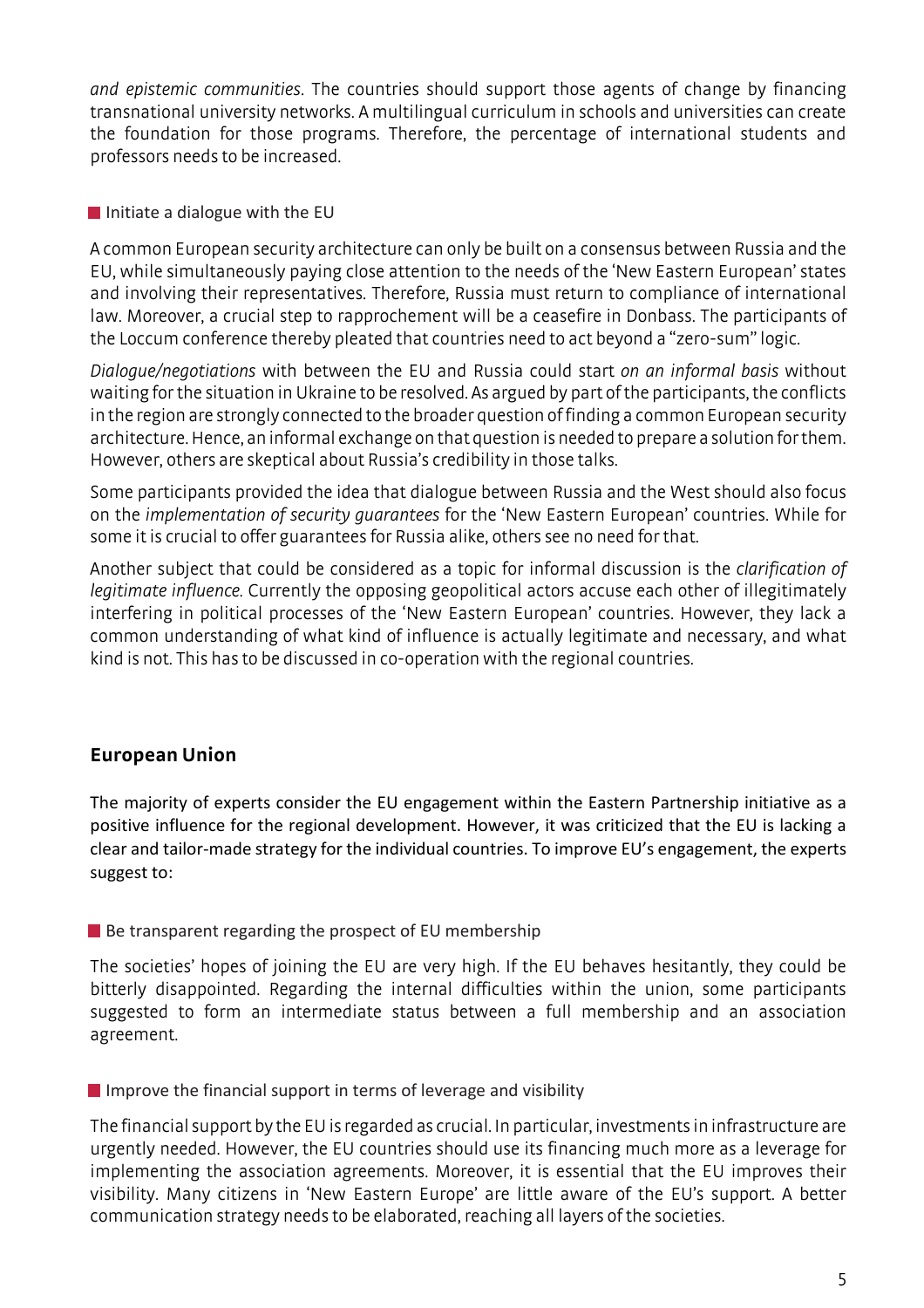Strengthen the EU's engagement in regional conflicts

Thereby, the union should put a stronger focus on working with conflict-affected people form the conflict zones. Especially funding for the reintegration of ex-combatants is very much needed. In regard to Russia the participants partly argue for a co-operative approach. They suggest promoting normalization policies, improving the relations with Russia. However, another part argues for an approach of soft deterrence.

Balance bilateral economic relations with Russia and the EU foreign policy

In particular, the German effort for Nord Stream II is perceived to undermine a common EU strategy for 'New Eastern Europe'. Hence, the participants of the Loccum conference made the argument that the individual states should adapt their economic interests according to an overarching EU strategy.

# **HOW THE "NEW EASTERN EUROPE REGION" WILL LOOK LIKE IN 2030?**

The purpose of the scenarios that were developed during the Loccum conference was to shed light on blind spots, reflect current expectations held by the relevant actors, evaluate risks, and identify policy recommendations – outlined in the first part of the report.

# **A "Dark Sky" Scenario**

To draft the 'dark sky' scenario, two expert groups independently searched for the key drivers shaping the regional development and discussed possible developments of those factors in the upcoming years – until 2030. Their task was to draw a rather pessimistic outlook of the future, however still a realistic one. They arrived at the following conclusions:

**Example 1** Escalation of regional conflicts

According to the 'dark sky' scenario, the conflicts in the region will escalate even further as a result of the growing tensions between East and West. Moreover, some participants see a high risk that additional conflict zones will be created. The spiral of violence will aggravate, leading to a high death toll, the destruction of infrastructure including hospitals, schools and roads and hence, tremendous challenges for the countries' political system as such.

As can already be observed, the expert groups fear that these conflicts will increasingly weaken the state capacities in the respective countries. Due to the enormous amount of resources spent on the defense sector, important investments in education, infrastructure, or health care will be neglected. As a result, the region will be further destabilized and becomes more and more vulnerable to internal and external power struggles.

# Absence of reforms

As claimed by the majority of the participants of the conference, the slow pace of political reforms will breed disillusionment within the societies of the region. They foresee the danger that the high expectations for democratization will be disappointed. This will then lead to a growing distrust in democratic actors and political institutions. Citizens will feel betrayed by the political class and increasingly abstain from elections.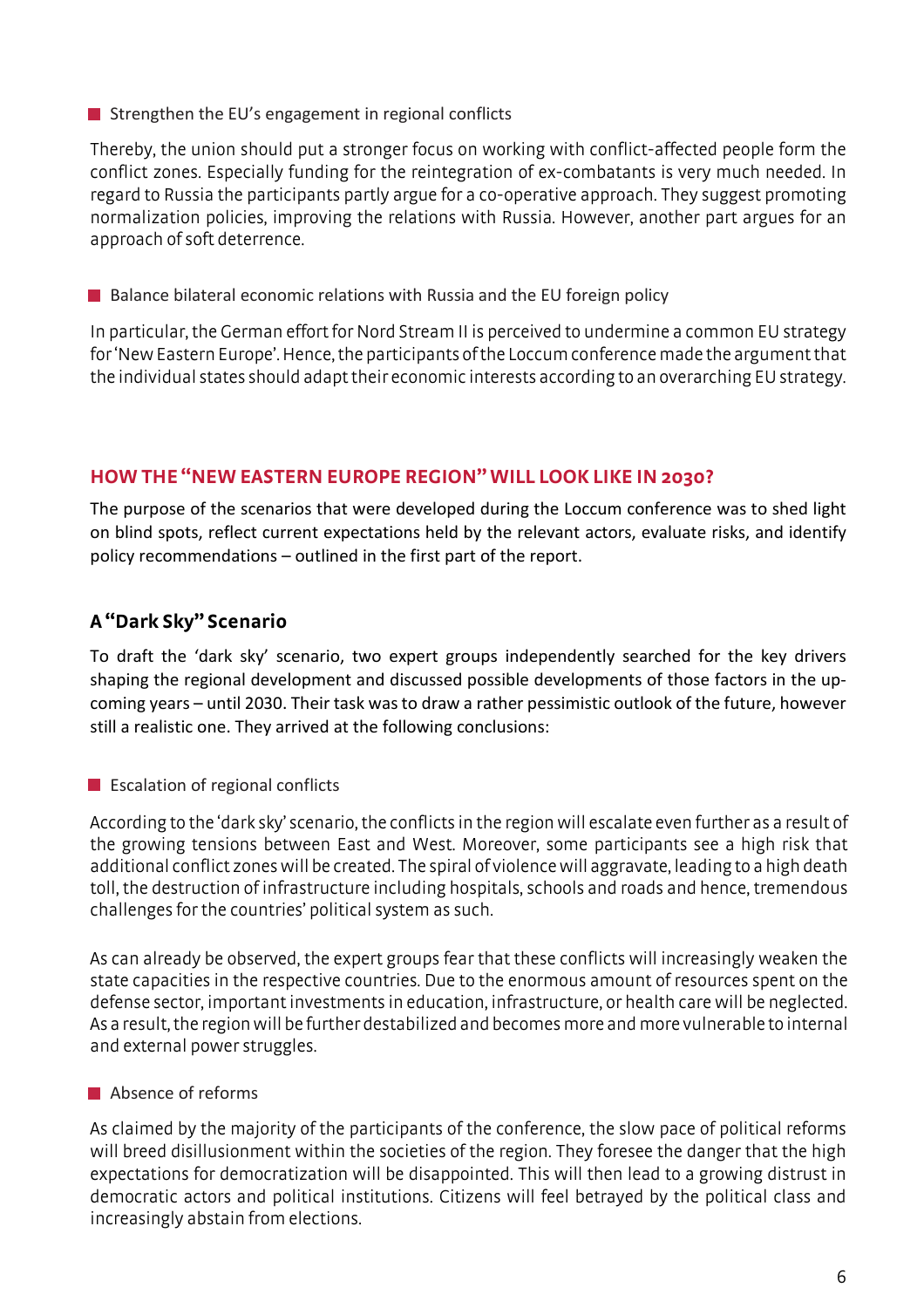The low turnout could be identified as a flaw by domestic and foreign actors to influence the political situation in their favor. Participants express their concerns that those actors could benefit from a chaotic political situation, which in at worst would result in failed state scenarios. Moreover, if the capacities of the civil societies are not strengthened, they can show only little resistance to those developments.

#### **Corruptive structures**

The workshop participants argue that weak state structures enhance the possibilities for corruption. Until 2030 it might lead to a further oligarchizing of the region. On the one hand, this undermines any attempts to push the economic development. On the other hand, it might cause a reaction from social movements in form of protest and riots. Hence, the region will be further destabilized. In that situation, local elites could fear to lose their power. Part of the participants argue that those tensions can easily spark violent confrontations.

# **Poor economic development**

The participants working on the 'dark sky' scenario state that the governments in the 'New Eastern European' countries could possibly fail to create modernized structures for economic development. Hereby, especially a lack of investments in infrastructure is regarded as one of the most harmful obstacles. In addition, some participants argue that the absence of legal protection for small businesses will further undermine economic growth until 2030 and will further force them into illegality.

Another issue raised by participants regards the poor production conditions in most factories. Considering the tensions of the ecological situation worldwide, outdated machines will increasingly cause environmental problems on a local and global scale.

# **Populist and nationalist patterns**

There is a broad consensus within the groups stating that the poor economic development is likely to trigger populist movements in the regional countries. Internal conflicts in most regional societies are still alive. In a 'dark sky' scenario the division within these societies will become even stronger until 2030. The participants discussed the difference in language, history, and culture as possible breeding ground for nationalist parties. In light of those dissimilarities, some members of the conference critical reflect on the solidarity of the region in principle terms.

However, according to the majority of the participants, the most crucial division is the polarization between those seeking greater co-operation with the EU and those who align with the Russian Federation. Hereby, the participants partly fear an increasing emergence of Russian pressure groups trying to influence the public opinion on this issue until the year 2030.

#### **Brain drain as demographic challenge**

In relation to the aforementioned factors, a part of the experts discussed migration movements into EU countries as a tremendous demographic challenge for 'New Eastern Europe'. If those issues remain untouched the level of frustration in the respective countries might causes people to search for better opportunities elsewhere. Under the dark sky scenario, particularly a well-educated, highly skilled workforce would be painfully missed in the future.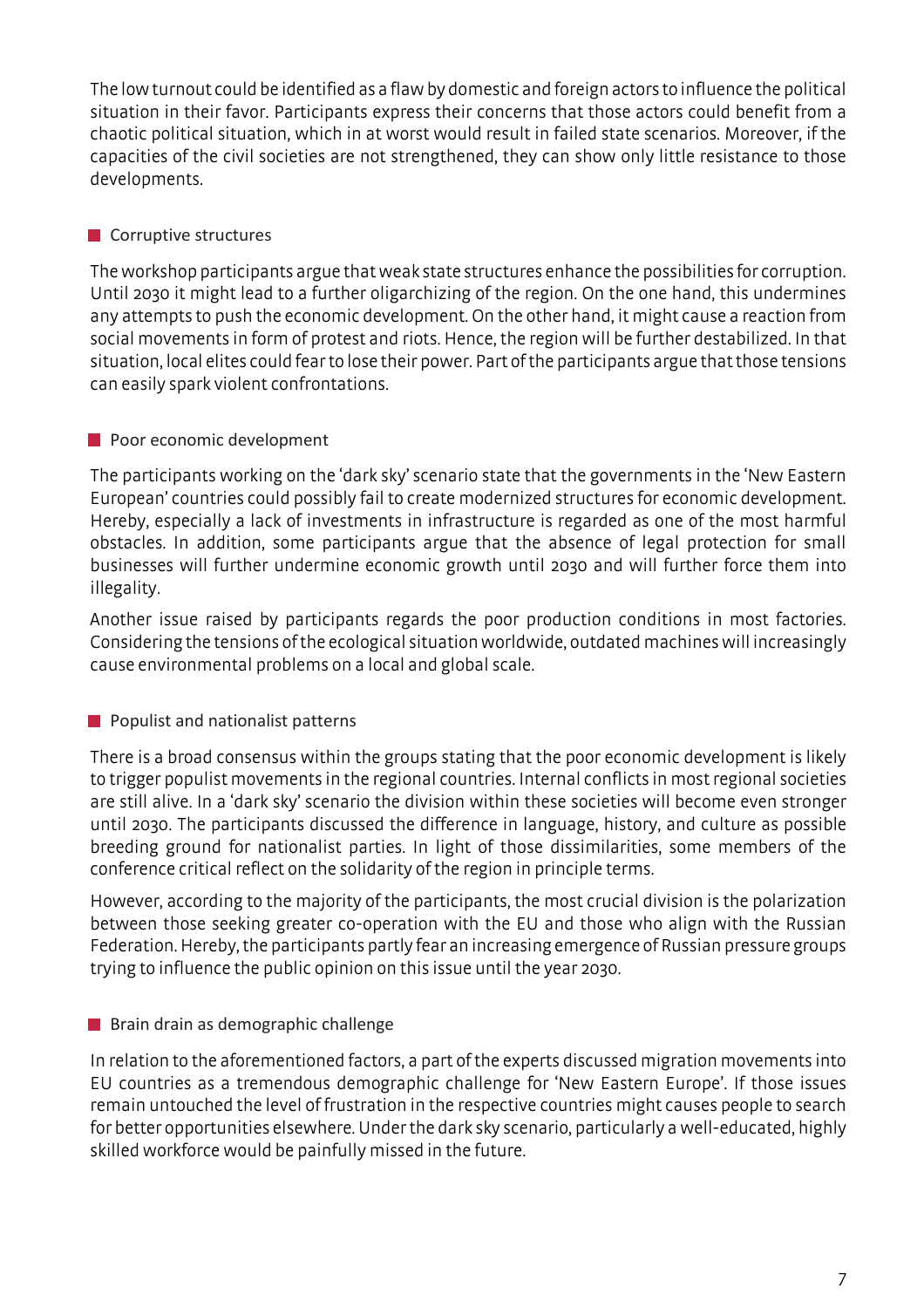#### Geopolitical influences

A concern that has been repeatedly mentioned by participants is that external actors will use the situation to exploit the region for their own advantage. It might be in their interest to further destabilize particular countries and escalate the so called "frozen conflicts". Thus, some experts fear that the 'New Eastern European' states will lose their leeway to make political decisions completely until 2030 and that the region becomes merely a battlefield for great powers. In that regard, multiple developments and possible outcomes where discussed.

In one outlook, the West lacks a coherent strategy for the development of the region. Since part of the participants perceive the current situation of the EU as rather unstable and shaken by internal political developments, they see the EU failing to find a common vision for the region. Hence, participants wish for a higher prospect of integration into the union for the 'New Eastern European' states. They are concerned that on one hand, certain EU countries pursue their particular economic interests, undermining a coherent foreign policy. On the other hand, Eastern countries like Russia, Turkey and China could then further expand their influence. This could also possibly include additional military occupation attempts by the Russian Federation until 2030, according to a group of participants.

Another possible development within the 'dark sky scenario', which was debated by the participants, is an agreement on spheres of influence between Russia and the West. Hereby, sanctions might be withdrawn due to their negative effects for EU's economies. In this particular outlook, pro-Russian parties take control over national regimes and establish an authoritarian rule. Media and elections will be influenced, and the region's economies will be heavily dependent on Russia until the year 2030 – especially in the energy sector. The EU would be in line with those developments, since the need for stable economic relations with Russia is more important than the relations with 'New Eastern European' countries.

A third possible development within the 'dark sky' scenario, brought up by a group of participants, is a further confrontation between Russia and the West. The few channels for dialogue will break down, sanctions will make Russian foreign policy more aggressive, and NATO will strengthen its capacities at the Eastern flank. In this increasingly tense situation, small mistakes or misperceptions can spark a war with nuclear potential until 2030.

# **A 'Blue Sky' Scenario**

The two separate groups, which during the Loccum conference worked on a 'blue sky' scenario, were given the task to develop an optimistic but plausible outlook for the up-coming years and picture future developments. The 'blue sky' scenario seemed to mirror many developments that were also addressed by the 'dark sky' scenario – although these groups were working completely independently. That the four groups – the two 'dark sky' and the two 'blue sky' groups – all identified similar factors and parameters on multiple occasions despite working separated from each other, can be assumed that the conference successfully pinpointed drivers, which are likely to be most important for all those wanting to implement an inclusive and stable regional architecture in 'New Eastern Europe'.

#### De-escalation of regional conflicts

To de-escalate the regional conflicts in 'New Eastern Europe', part of the participants drafting the 'blue sky' scenario see a huge potential in track 2 and track 3 diplomacy. Acknowledging the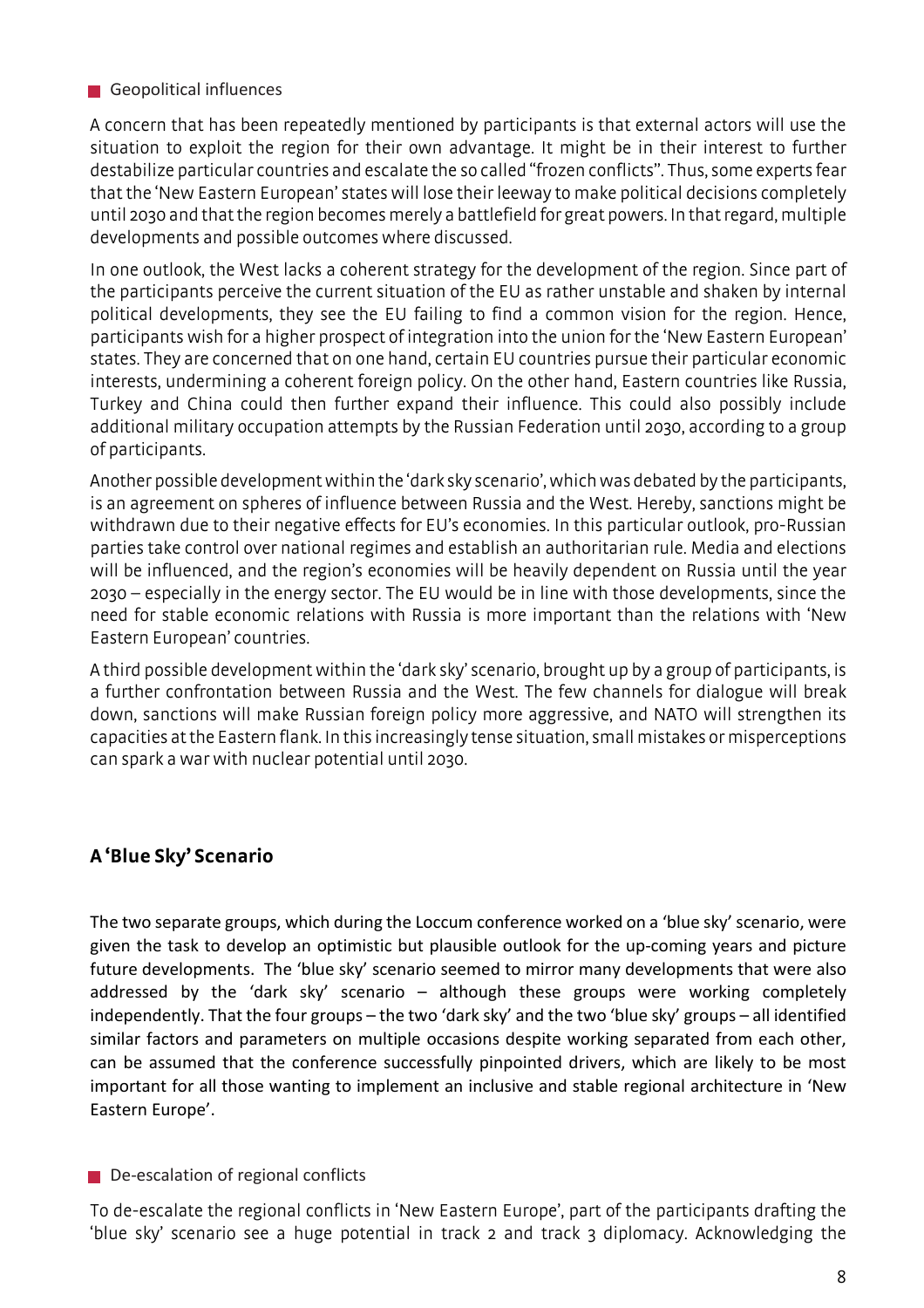difficulties of elite negotiations, the experts see a willingness on those levels to discuss and implement cross-regional projects. These will enhance the co-operation between the regional countries and their relation to neighboring states until 2030. Applying an optimistic view on the upcoming years, civil societies and grassroot initiatives will have a crucial role in shaping future developments. On the contrary, another part of the participants doubts the ability of those projects to actually have a positive impact on the situation on a broader level.

#### **Political and economic integration**

The majority of participants agree that the region can only take a positive path if the efforts for a political and economic integration are increased. Therefore, 'New Eastern European' countries will find common issues to work on and consolidate accordingly. Especially a co-operation in the ecological sector was discussed among the participants. To support this integration process, a transnational body will be formed until 2030. Furthermore, some experts stated that additional multilateral formats will complement this development – such as transnational co-operation between cities.

Under the "blue sky scenario", visa free area will be a crucial part of this regional integration. Until 2030, active economic co-operation between the countries is enhanced by tax free trade and collective infrastructure projects.

#### Geopolitical influences

Applying a positive perspective, the political and economic integration will be supplemented by a cultural one. Thereby, the participants discussed controversially what cultural integration actually means. Part of them plead for a common culture in the region. Others were rather skeptical and doubt this is possible or even desirable. They argue that this process is compatible with preserving regional differences at the same time.

However, both sides agreed that cultural diplomacy efforts will be beneficial for the region. Those efforts especially include the field of education. Beside the Erasmus-program, other cross-regional projects will be implemented until 2030 under the "blue sky scenario", and transregional festivals for music and literature will be organized.

# Good governance and fight against corruption

As suggested by the majority of participants of the "blue sky group", the 'New Eastern European' countries will strengthen their civil societies until 2030 by implementing an NGO network. It will enable the organizations to benefit from synergistic effects. In addition, the governments will institutionalize the relations between the state and big businesses in order to counter the regionally intertwined oligarchization. Additionally, the countries will pass an anti-corruption reform which enables the tracking of conspicuous cash flows and tighten the transparency policies of highranking politicians.

#### **Exercise Economic developments**

The experts identified several economic sectors where the 'New Eastern European' countries will cooperate in the future. In a positive outlook, the region will become a tourist paradise by 2030. The income generated here will be invested in future-oriented technologies. Thereby, hi-tech economies, focusing particularly on IT and renewable energies will be developed. In those fields, the small size of most of the countries can actually be favorable for this process.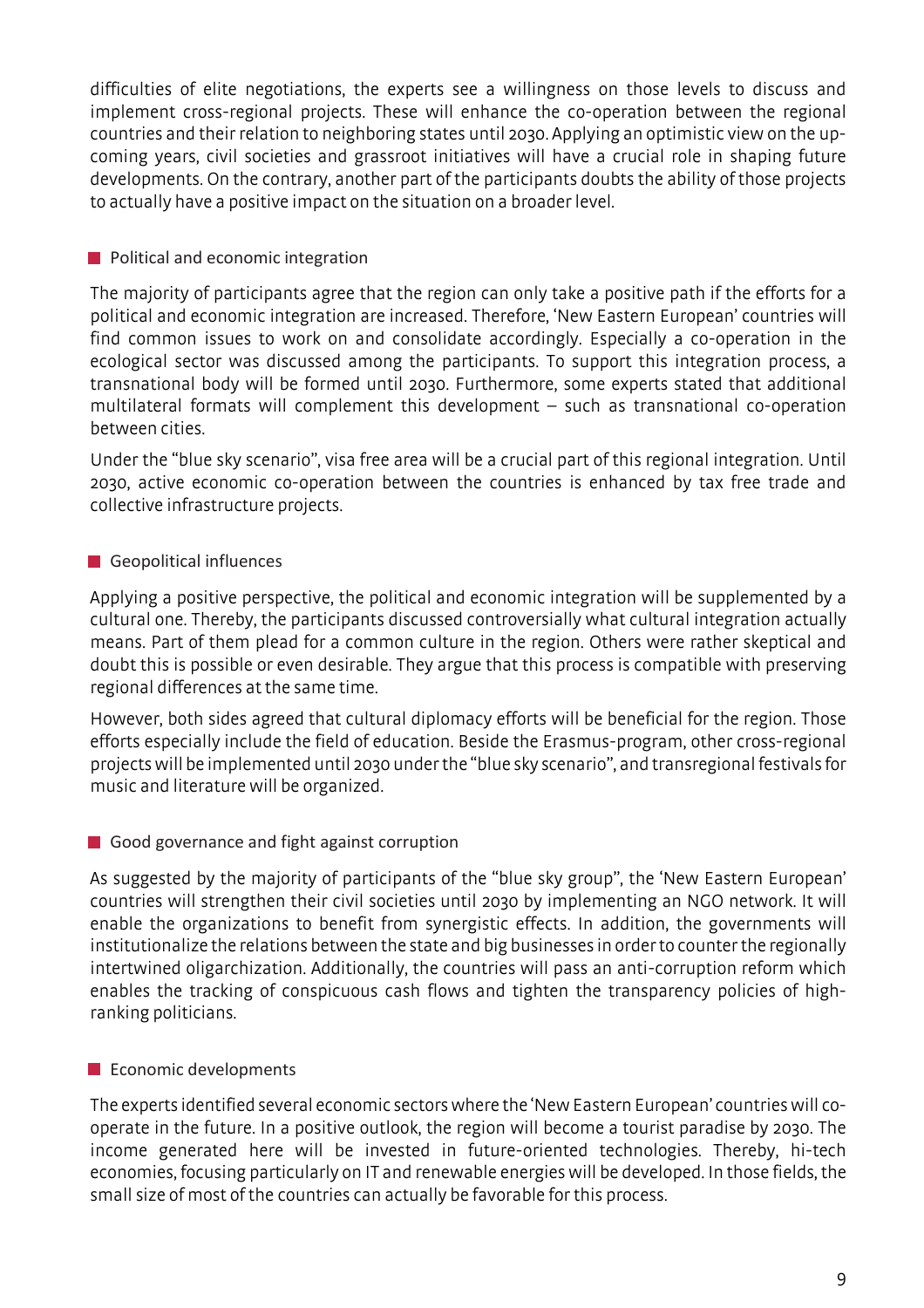#### Geopolitical context

On a global scale, most of the experts state that an agreement to refrain from a 'sphere of influence' approach between Russia and the West will be crucial for a positive development of the region until 2030. Part of the participants suggests an inclusive economic space between the EU and the Eurasia Economic Union (EEU), including the 'New Eastern European' states. Others are rather pessimistic in this respect and refer to the Russian troops in occupied territories. For them, rapprochement is only possible if those troops are withdrawn and a ceasefire in Donbass is fully implemented. Moreover, a positive future will include international tribunals prosecuting individuals suspected of having committed war crimes.

However, nearly all of the participants agreed that a tailor-made support by the EU for each 'New Eastern European' country will be essential for a positive regional development. In addition, many want to overcome the asymmetric dependency on Russia and plead for a more balanced structural relationship.

# **PARTICIPANTS**

*Nina Akhmeteli*, Regional BBC Reporter, Tbilisi

*Sergei Akopov*, Saint-Petersburg School of Social Sciences and Area Studies / Department of Political Science, St. Petersburg

*Bakhtiyar Aslanov*, Independent Researcher focusing on conflict resolution, Baku

*Vera Axyonova*, Academic Program Coordinator, Center for International Cooperation, Free University Berlin

*Iryna Brunova-Kalisetska*, Executive Director at Integration and Development Center for Information and Research, Kyiv

*Fuad Chiragov*, Head of Department, Center of Analysis of International Relations, Baku

*Natalia Djandjgava*, Project Officer, Crisis Management Initiative (CMI), Martti Ahtisaari Centre, Chisinau

*Artem Filipenko*, Head of Research Department of Danube and Black Sea Region in Odessa, National Institute for Strategic Studies, Odessa

*Giorgi Gvalia*, Dean of the School of Arts and Sciences and Professor of Politics and International Relations at Ilia State University, Tbilisi

*Dzmitry Halubnichy*, Advisor, Belarusian Institute of Strategic Researches (BISR), Minsk

*Karen Harutyunyan*, Editor in Chief, Civilnet online TV, Yerevan

*Kornely Kakachia*, Director, Georgian Institute of Politics (GIP), Tbilisi

*Oleksandra Kalashnikova*, Analyst, Association for Community Self-organization Assistance – All-Ukrainian NGO, Odessa

*Roman Karapetyan*, Associate Professor at the Chair of International Relations and Diplomacy, Yerevan State University

*Anna Kreikemeyer*, Researcher, Center for OSCE Research (CORE) at the Institute for Peace Research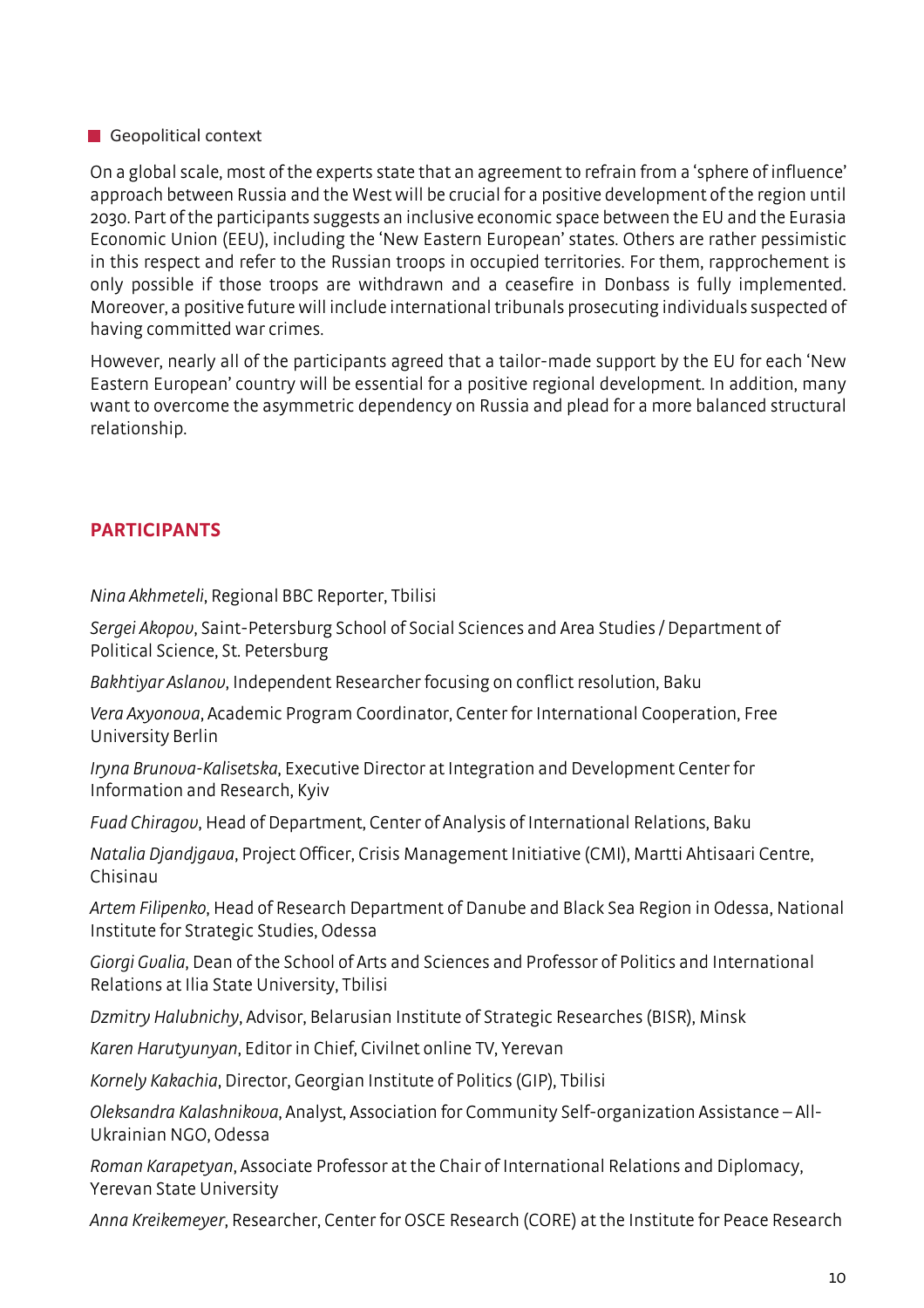and Security Policy (IFSH), Hamburg

*Maxim Kruschwitz*, Conference Assistant, Protestant Academy Loccum

*Larissa Kunze*, Conflict Mediator and Project Manager, inmedio peace consult, Berlin

*Alla Leukavets*, Center for Strategic and Foreign Policy Studies, Minsk

*Andrey Makarychev*, Visiting Professor, Johan Skytte Institute of Political Studies, University of Tartu *Hrant Mikaelyan*, Caucasus Institute, Yerevan

*Mihai Mogildea*, Institute for European Policies and Reforms (IPRE), Chisinau

*Murad Nasibov*, Institute for Political Science, Justus-Liebig University Gießen and Former Director of Caucaus Research Resource Center in Azerbaijan, Gießen

*Hovhannes Nikoghosyan*, Adjunct Lecture of Political Science and International Affairs at American University of Armenia, Yerevan

*Petr Oskolkov*, Fellow, Institute of Europe at the Russian Academy of Sciences; lecturer at the MGIMO-University, Moscow

*Polina Panainte*, Program Manager, Association for Participatory Democracy (ADEPT), Chisinau

*Alexander Papko*, Research Fellow, EAST Center - Eurasian States in Transition, Minsk

*Nino Pavlenishvili,* International School for Caucasus Studies, Ilia State University, Tbilisi

*Benjamin Poghosyan*, Executive Director, Political Science Association of Armenia, Yerevan

*Olexiy Plotnikov*, Human Rights Advocate and Transitional Justice Expert, Odessa

*Inna Ramasheuskaya*, Researcher, The School of Young Mangers in Public Administration (Sympa), Minsk

*Sergei Rastoltsev*, Council of Young Scientists and Specialists, IMEMO, Moscow

*Julya Sahakyan*, Project Manager, Eurasia Partnership Foundation, Yerevan

*Rail Adil Safiyev*, Associate Professor, Department of Comparative Politics, University of Bergen

*Anush Sedrakyan*, Political analyst at Free democrats party, Yerevan

*Zaur Shiriyev*, Analyst for South Caucasus, International Crisis Group, Baku

*Julia Smirnova*, Journalist covering Eastern Europe (Die Welt), London

*Dirk Splinter*, Conflict Mediator and Co-Director, inmedio-peace consult, Berlin

*Inna Supac*, Executive Director of the Institute for Strategic Initiatives, Chisinau

*Giorgi Tabatadze* , Strategic Litigation Lawyer at Georgian Young Lawyers' Association, Tbilisi

*Stanislav Tshymshitov*, Association of Indigene Nations, Hamburg/Chabarowsk Region

*Lyubov Tsibulska,* Head, Hybrid Warfare Analytical Group, Ukraine Crisis Media Center, Kyiv

*Berbeca Veaceslav,* Institute for Development and Social Initiatives, Chisinau

*Olesya Vartanyan*, Analyst, Eastern Neighborhood, Crisis Group, Tbilisi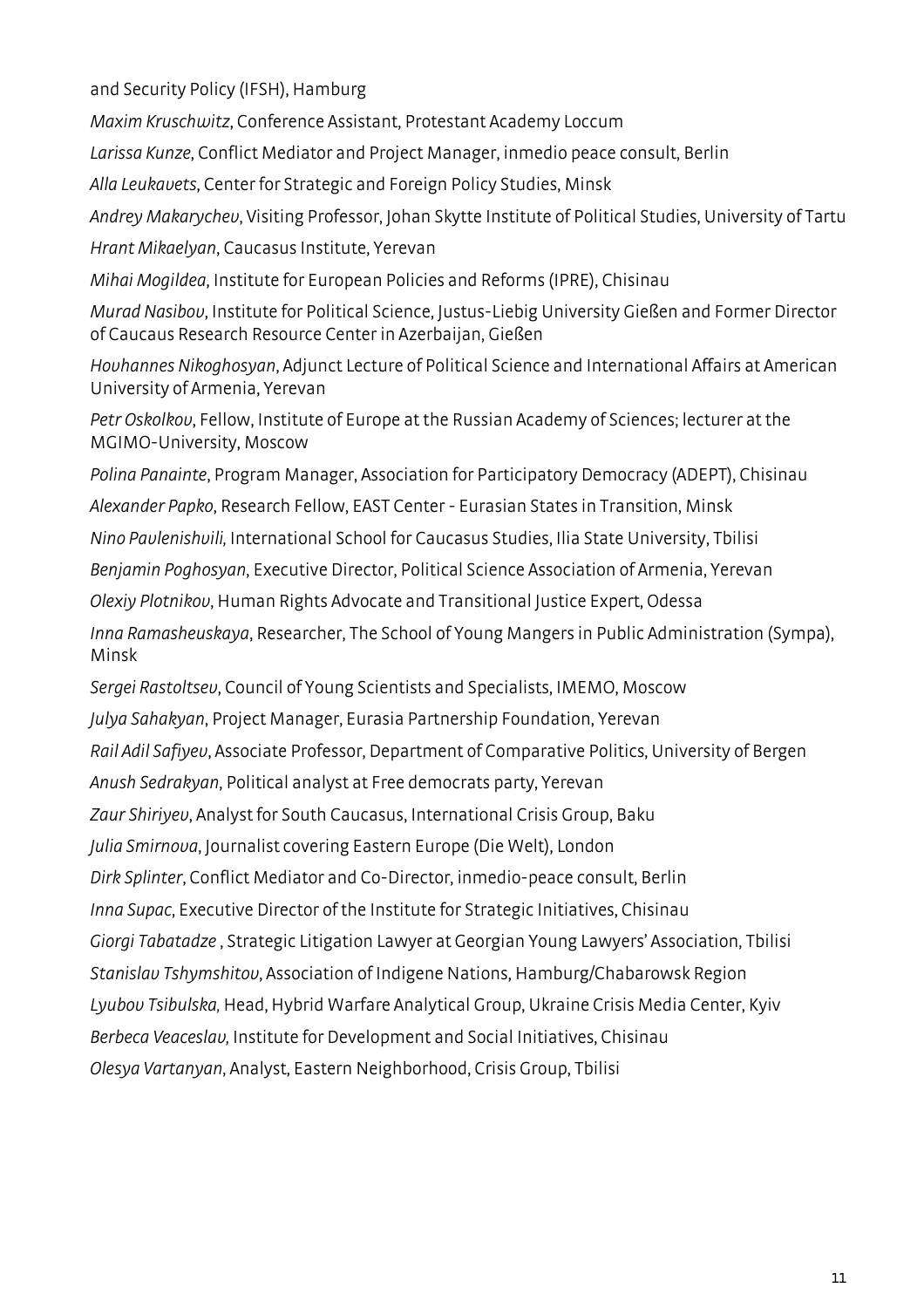#### **Disclaimer**

The views expressed in this conference report do not necessarily represent the position of all conference participants or their institutions. While the report conveys the main themes, conclusions, and recommendations, it is not a full account of the very rich and productive discussions held at the Protestant Academy Loccum. It aims to highlight the main points of convergence and divergence among the participants and to stimulate further work on a stable regional order in Eastern Europe and South Caucasus.

#### **Contact**

Dr. Thomas Müller-Färber

Protestant Academy Loccum Münchehäger Str. 6 31547 Rehburg-Loccum Germany

Tel:+ 49 (0) 57 66 81-109, Fax: + 49 (0) 57 66 81-9 00 e-mail: Thomas.Mueller-Faerber@evlka.de Internet: http://www.loccum.de

# **About the Protestant Academy Loccum**

Conferences at the Protestant Academy Loccum provide forums for open-minded discussions on urgent and pressing issues. They endeavor to establish dialogues between actors from different fields and backgrounds with the intention to provide impetus to "think out of the box". The Protestant Academy Loccum hosts meetings over 48 hours/two nights for between 60 to 80 participants and is open to those with the expertise to share or an interest in the subject. To allow a free exchange of thoughts, the conferences are off-camera and off-record and strictly follow the Chatham House rules which allow participants to use the information received freely but neither reveal the identity nor the affiliation of the speakers or any other participant.

# **About the Minsk Dialogue Forum**

The Minsk Dialogue was launched as a Track-II initiative focused on international affairs and security in Eastern Europe in early 2015. The mission of the Minsk Dialogue is to offer an open and geopolitically unbiased platform for research and discussion on international affairs and security in Eastern Europe. Regular Minsk Dialogue events gather international experts, as well as high-level officials and diplomats. In its work the Minsk Dialogue pursues the following main goals: to promote greater security in Eastern Europe, to help Belarus to advance its sovereign